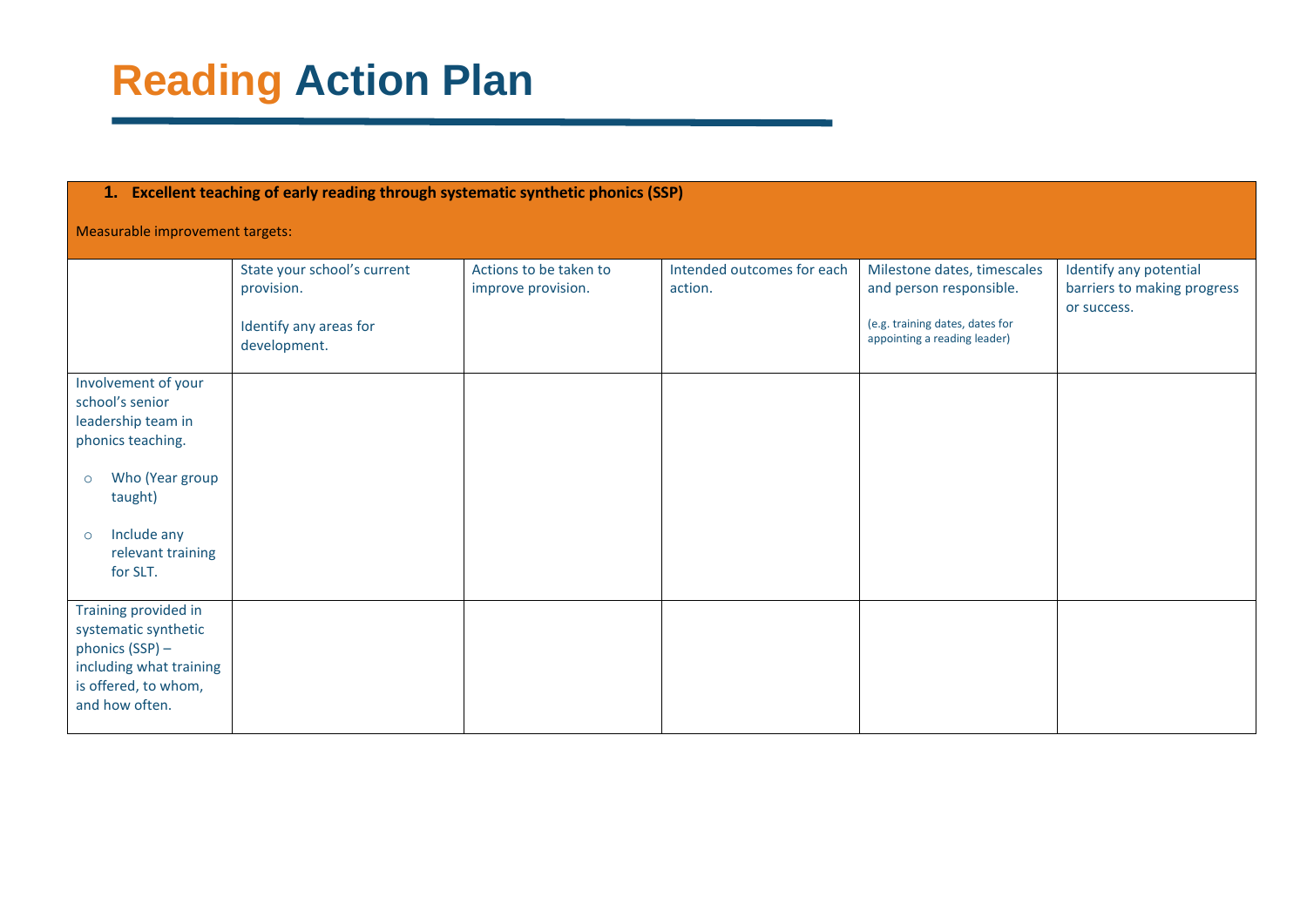| Your approach to<br>teaching reading,<br>including phonics<br>scheme used, how you<br>timetable phonics,<br>grouping, and any<br>other strategies. |  |  |  |
|----------------------------------------------------------------------------------------------------------------------------------------------------|--|--|--|
|                                                                                                                                                    |  |  |  |
| Resources used to<br>support SSP teaching<br>e.g. appropriate<br>decodable books.                                                                  |  |  |  |
| Identification of<br>children who are not<br>making the required<br>progress and your<br>approach to closing the<br>gap.                           |  |  |  |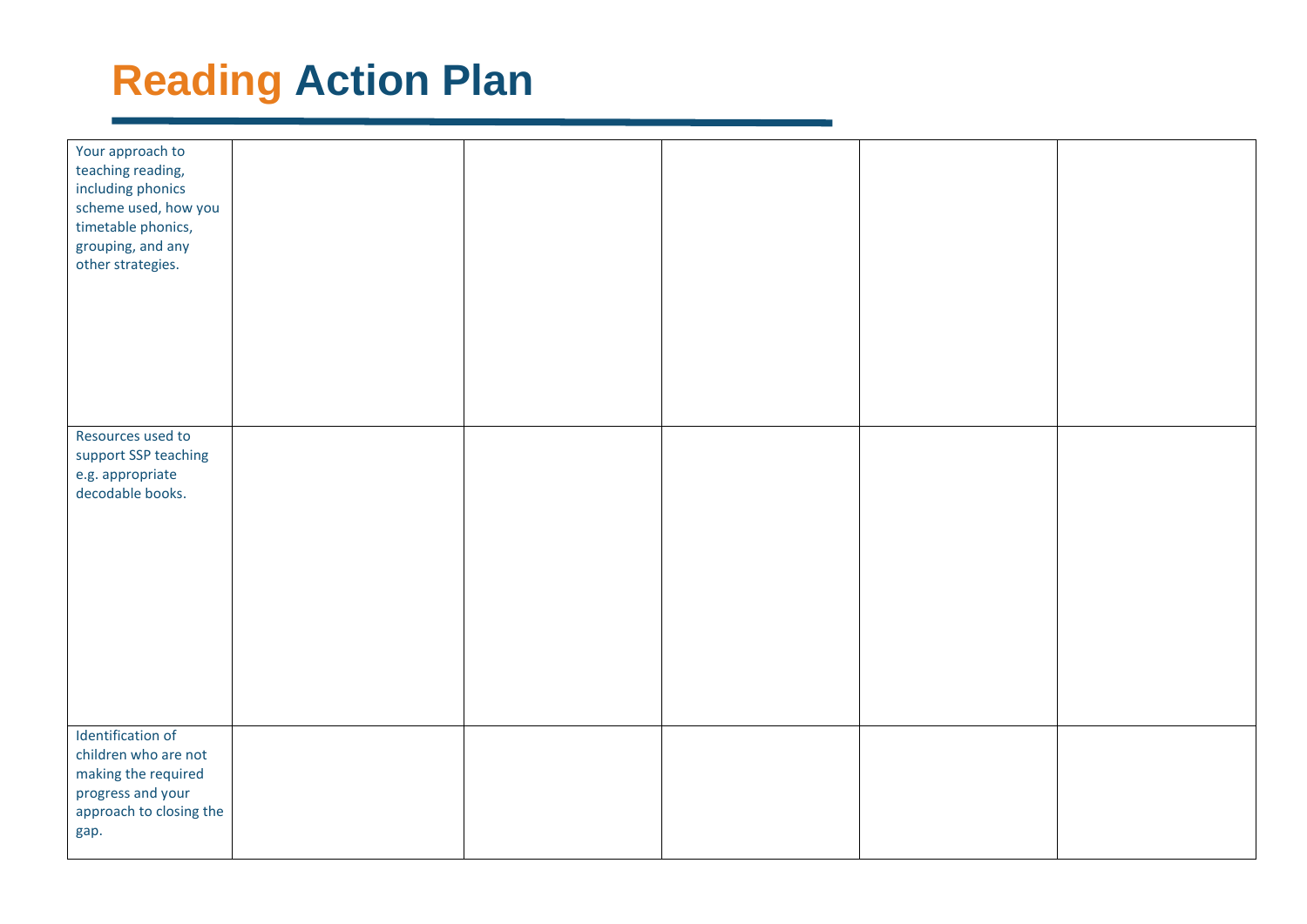#### **2. Closing the word gap: excellent teaching of early language**

Measurable improvement targets:

|                                                                                                              | State your school's current<br>provision.<br>Identify any areas for<br>development. | Actions to be taken to<br>improve provision. | Intended outcomes for each<br>action. | Milestone dates, timescales<br>and person responsible.<br>(e.g. training dates, dates for<br>appointing a reading leader) | Identify any potential<br>barriers to making progress<br>or success. |
|--------------------------------------------------------------------------------------------------------------|-------------------------------------------------------------------------------------|----------------------------------------------|---------------------------------------|---------------------------------------------------------------------------------------------------------------------------|----------------------------------------------------------------------|
| Involvement of your<br>school's senior<br>leadership team in<br>closing the word gap.                        |                                                                                     |                                              |                                       |                                                                                                                           |                                                                      |
| Your approach to<br>developing vocabulary<br>in EYFS and Key Stage<br>One, including any<br>strategies used. |                                                                                     |                                              |                                       |                                                                                                                           |                                                                      |
| Your approach to<br>identifying and<br>supporting children<br>who require support.                           |                                                                                     |                                              |                                       |                                                                                                                           |                                                                      |
| Measurable improvement targets:                                                                              | 3. Encouraging a love of reading among your pupils                                  |                                              |                                       |                                                                                                                           |                                                                      |
|                                                                                                              |                                                                                     |                                              |                                       |                                                                                                                           |                                                                      |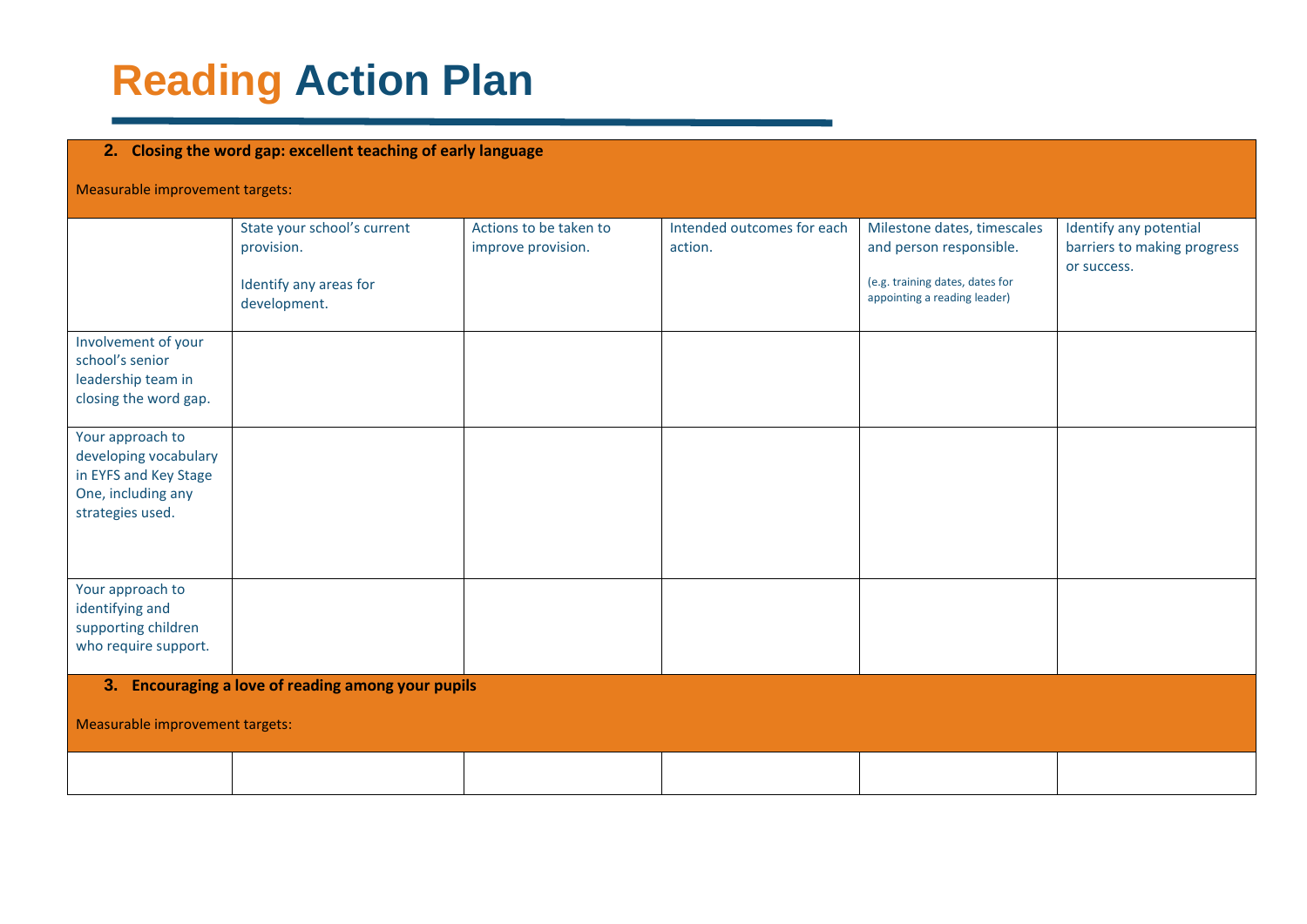| Involvement of your<br>school's senior<br>leadership team in<br>encouraging a love of<br>reading.                                                                                                                                                                                                            |  |  |  |
|--------------------------------------------------------------------------------------------------------------------------------------------------------------------------------------------------------------------------------------------------------------------------------------------------------------|--|--|--|
| Strategies used to<br>encourage a love of<br>reading across the<br>whole school (e.g.<br>whole school reading<br>or opportunities for<br>independent reading).<br>What resources are<br>available to support<br>shared and<br>independent reading<br>for pleasure                                            |  |  |  |
| Approach to reading to<br>the children in the<br>school: how often the<br>children are read to,<br>how teachers are<br>trained to read, and<br>how you ensure that<br>reading time is fun and<br>engaging.<br>Your approach to<br>sharing books and<br>reading out loud to<br>children across the<br>school. |  |  |  |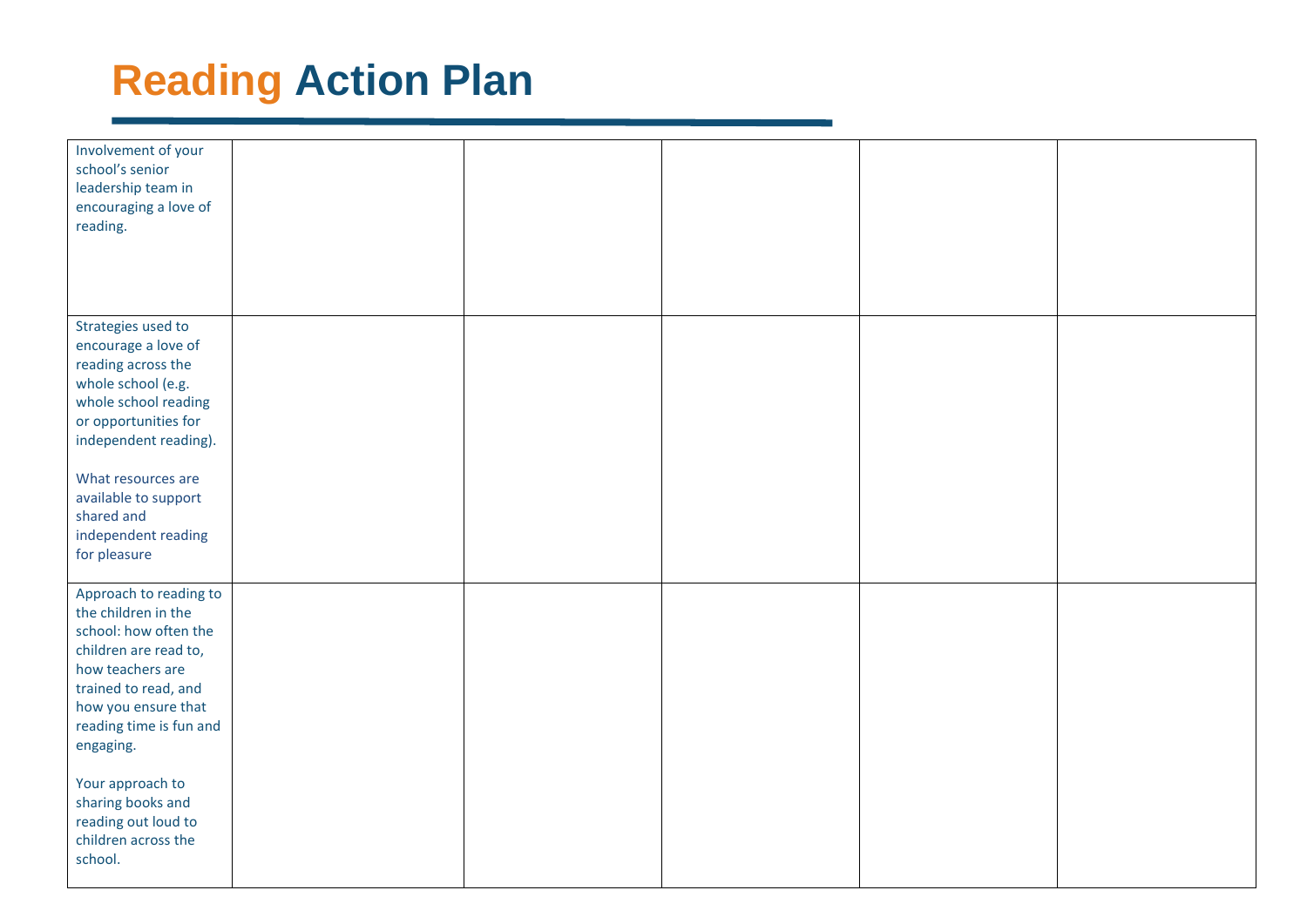

#### **Any resources requested.**

- 1) Please use the sections below to identify any resource and training needs for each of the 3 actions, making reference to your action planning above and stating costs.
- 2) Please describe how you would use the requested resources and training in your school.
- 3) Please add any evidence to support your request, including for example extracts from your Ofsted report, parent feedback, or comments from Reception / KS1 teachers.

#### **Please note:**

- Funding for systematic synthetic phonics is the main focus.
- Any requests for systematic synthetic phonics resources may only be granted if appropriate accompanying training for all staff involved is, or will shortly be, in place.
- Funding for early language and wider reading materials may only be requested and granted if all the necessary resources and training for all staff involved in teaching early reading through SSP are already in place. or shortly will be.

**Excellent teaching of systematic synthetic phonics (SSP)**